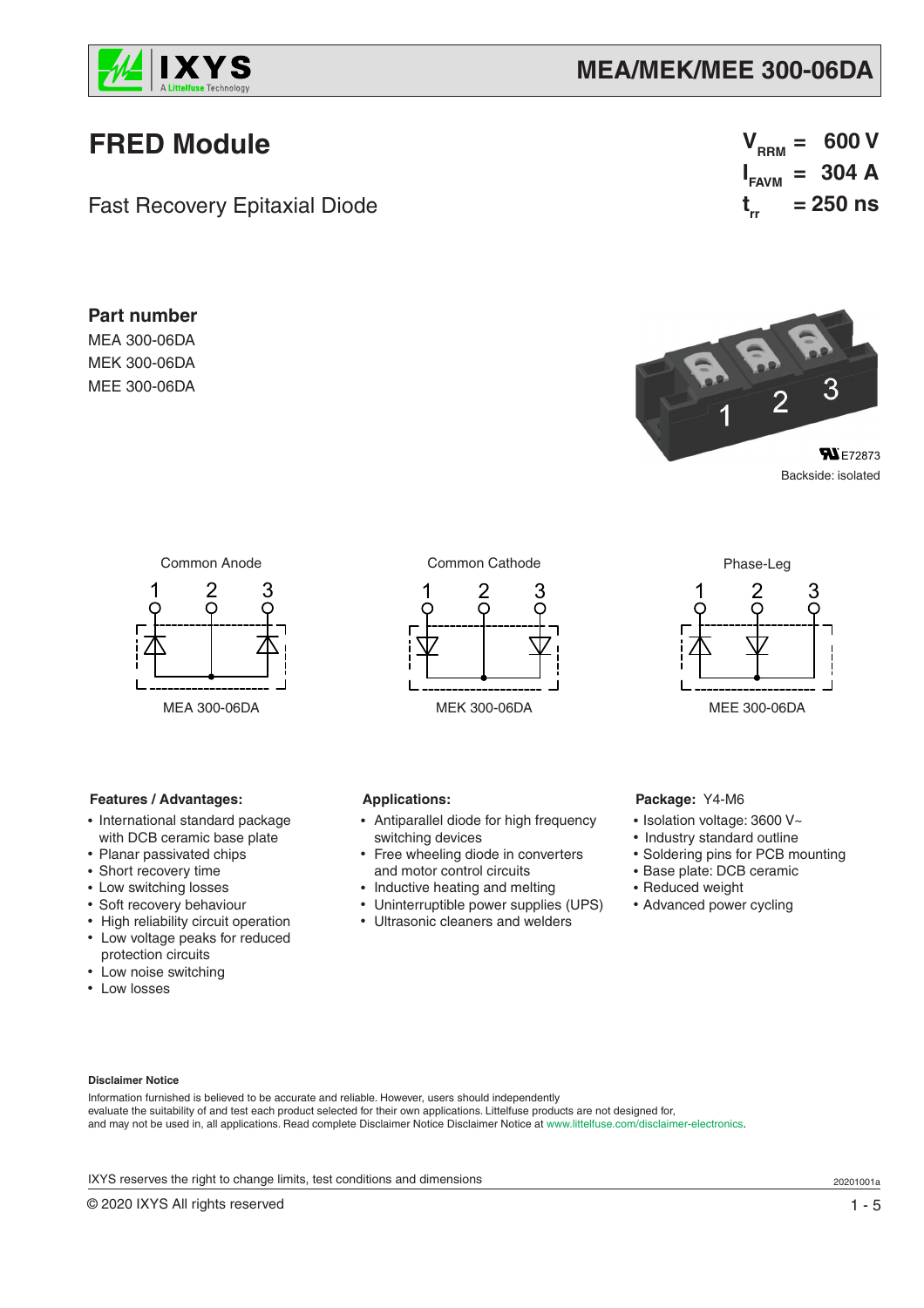

| <b>Diode</b>                                                                                                                                                                                                                                 |                                                                                |                                                                                                                                                                                                                              |                                                                                             |      | <b>Ratings</b> |               |                                        |
|----------------------------------------------------------------------------------------------------------------------------------------------------------------------------------------------------------------------------------------------|--------------------------------------------------------------------------------|------------------------------------------------------------------------------------------------------------------------------------------------------------------------------------------------------------------------------|---------------------------------------------------------------------------------------------|------|----------------|---------------|----------------------------------------|
| Symbol                                                                                                                                                                                                                                       | <b>Definitions</b>                                                             | <b>Conditions</b>                                                                                                                                                                                                            |                                                                                             | min. | typ.           | max.          |                                        |
| $V_{RSM}$                                                                                                                                                                                                                                    | max. non-repetitive reverse                                                    |                                                                                                                                                                                                                              | $T_{V,J} = 25^{\circ}C$                                                                     |      |                | 600           | V                                      |
| $\mathbf{V}_{\underbrace{\mathbf{R}\mathbf{R}\mathbf{M}}}% \mathbf{A}^{(\textrm{on})}}\mathbf{A}^{(\textrm{on})}_{\textrm{R}\mathbf{M}}= \mathbf{V}_{\underbrace{\mathbf{R}\mathbf{M}}_{\mathbf{M}}}\mathbf{A}^{(\textrm{on})}_{\mathbf{M}}$ | max. repetitive reverse                                                        |                                                                                                                                                                                                                              | $T_{V,I} = 25^{\circ}C$                                                                     |      |                | 600           | $\vee$                                 |
| $I_R$                                                                                                                                                                                                                                        | reverse current                                                                | $\begin{array}{l} \mathsf{V}_{_{\mathrm{R}}}=\mathsf{V}_{_{\mathrm{RRM}}} \\ \mathsf{V}_{_{\mathrm{R}}}=0.8\cdot\mathsf{V}_{_{\mathrm{RRM}}} \\ \mathsf{V}_{_{\mathrm{R}}}=0.8\cdot\mathsf{V}_{_{\mathrm{RRM}}} \end{array}$ | $T_{V,J} = 25^{\circ}C$<br>$T_{\text{VJ}} = 25^{\circ} \text{C}$<br>$T_{VJ} = 125^{\circ}C$ |      |                | 12<br>3<br>80 | mA<br>mA<br>mA                         |
| $V_F$                                                                                                                                                                                                                                        | forward voltage                                                                | $I_{E} = 300 A$                                                                                                                                                                                                              | $T_{VJ} = 25^{\circ}C$<br>$T_{VJ} = 125^{\circ}C$                                           |      |                | 1.27<br>1.05  | $\vee$<br>V                            |
|                                                                                                                                                                                                                                              |                                                                                | $I_c = 520 A$                                                                                                                                                                                                                | $T_{V1} = 25^{\circ}C$<br>$T_{VJ} = 125^{\circ}C$                                           |      |                | 1.36<br>1.19  | $\vee$<br>V                            |
| $I_{FRMS}$                                                                                                                                                                                                                                   | <b>RMS</b> forward current                                                     |                                                                                                                                                                                                                              | $T_c = 75^{\circ}C$                                                                         |      |                | 430           | A                                      |
| $I_{FAV}$ <sup>①</sup>                                                                                                                                                                                                                       | average forward current                                                        | $T_c = 75^{\circ}$ C<br>rectangular, $d = 0.5$                                                                                                                                                                               | $T_{V,I} = 150^{\circ}C$                                                                    |      |                | 304           | A                                      |
| $V_{T0}$<br>$r_{\tau}$                                                                                                                                                                                                                       | threshold voltage<br>slope resistance                                          | for power-loss calculations only                                                                                                                                                                                             | $T_{V,J} = T_{V,JM}$                                                                        |      |                | 0.85<br>1.34  | $\vee$<br>$m\Omega$                    |
| $R_{thJC}$<br>$R_{thCH}$                                                                                                                                                                                                                     | thermal resistance junction to case<br>thermal resistance junction to heatsink |                                                                                                                                                                                                                              |                                                                                             |      | 0.085          | 0.143         | K/W<br>K/W                             |
| $\mathsf{P}_{\sf tot}$                                                                                                                                                                                                                       | total power dissipation                                                        |                                                                                                                                                                                                                              | $T_{V,J} = 25^{\circ}C$                                                                     |      |                | 875           | W                                      |
| $I_{FSM}$                                                                                                                                                                                                                                    | max. surge forward current                                                     | $(50 Hz)$ , sine<br>$t = 10$ ms<br>$t = 8.3$ ms<br>$(60 Hz)$ , sine                                                                                                                                                          | $T_{V,J} = 45^{\circ}C$                                                                     |      |                | 2.40<br>2.64  | kA<br>kA                               |
|                                                                                                                                                                                                                                              |                                                                                | $t = 10$ ms<br>$(50 Hz)$ , sine<br>$t = 8.3$ ms<br>$(60 Hz)$ , sine                                                                                                                                                          | $T_{VJ} = 150^{\circ}C$                                                                     |      |                | 2.16<br>2.38  | kA<br>kA                               |
| $l2$ t                                                                                                                                                                                                                                       | $Pt$ value for fusing                                                          | $t = 10$ ms<br>$(50 Hz)$ , sine<br>$t = 8.3$ ms<br>$(60 Hz)$ , sine                                                                                                                                                          | $T_{V,J} = 45^{\circ}C$                                                                     |      |                | 28.8<br>29.3  | kA <sup>2</sup> S<br>kA <sup>2</sup> S |
|                                                                                                                                                                                                                                              |                                                                                | $t = 10$ ms<br>$(50 Hz)$ , sine<br>$t = 8.3$ ms<br>$(60 Hz)$ , sine                                                                                                                                                          | $T_{VJ} = 150^{\circ}C$                                                                     |      |                | 23.3<br>23.8  | kA <sup>2</sup> S<br>kA <sup>2</sup> S |
| $t_{rr}$                                                                                                                                                                                                                                     | max. reverse recovery current                                                  | $I_{F}$ = 300 A; -di <sub>r</sub> /dt = 400 A/µs                                                                                                                                                                             | $T_{V,J} = 25^{\circ}C$<br>$T_{\text{VJ}} = 100^{\circ}$ C                                  |      | 140<br>250     | 170<br>300    | ns<br>ns                               |
| $I_{\rm RM}$                                                                                                                                                                                                                                 | reverse recovery time                                                          | $V_p = 300$ V; L $\leq$ 0.05 µH                                                                                                                                                                                              | $T_{VJ} = 25^{\circ}C$<br>$T_{VJ} = 100^{\circ}C$                                           |      | 35<br>55       | 45<br>70      | A<br>A                                 |

 $\circledA$   $\mathsf{I}_{\mathsf{FAVM}}$  rating includes reverse blocking losses at  $\mathsf{T}_{\mathsf{VJM}}, \mathsf{V}_{\mathsf{R}} = 0.8 \mathsf{V}_{\mathsf{RRM}},$  duty cycle d = 0.5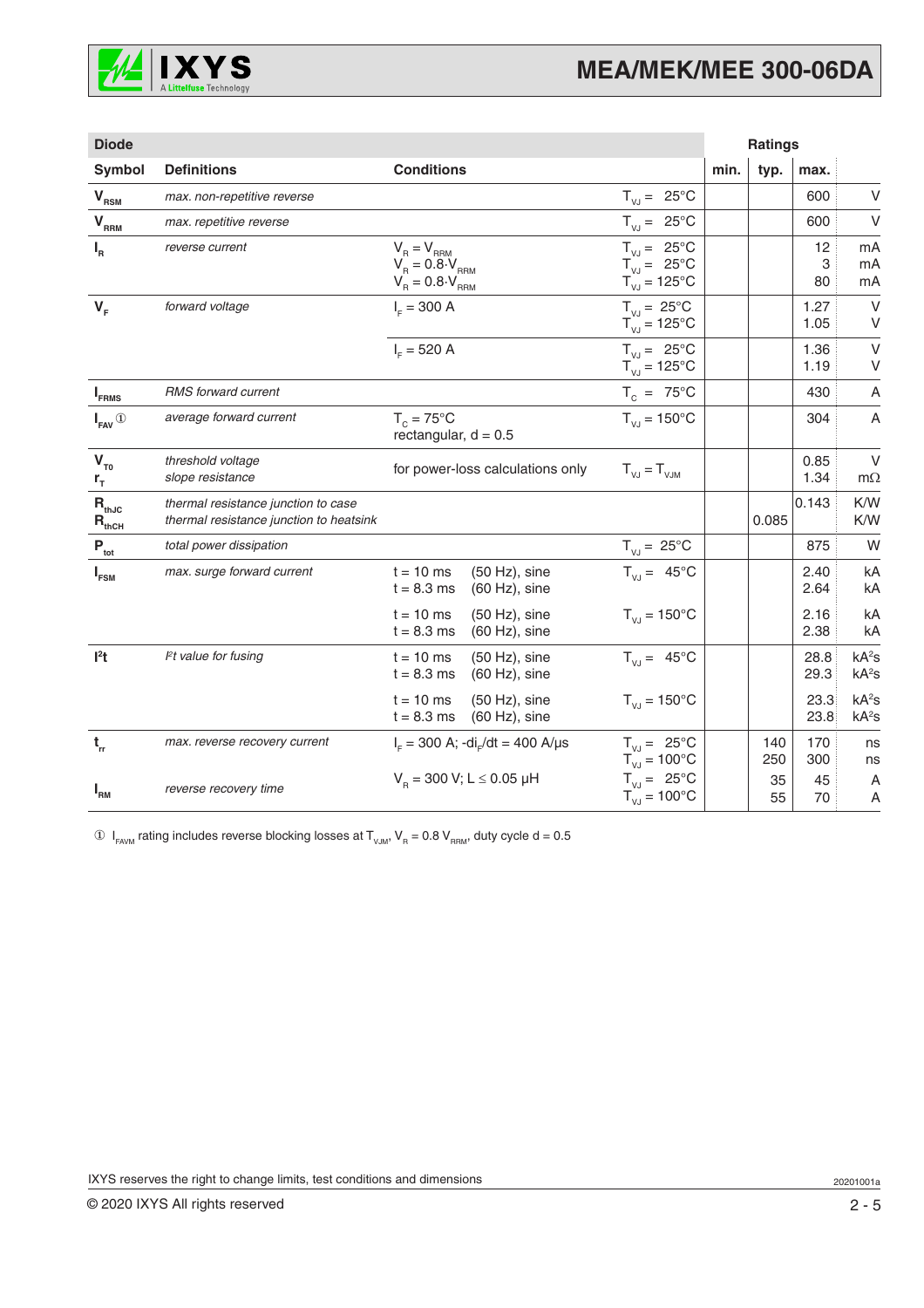

| Package                                                             | <b>Y4-M6</b>                                                                 |                                                              |                                              | <b>Ratings</b> |                     |      |                   |                                           |
|---------------------------------------------------------------------|------------------------------------------------------------------------------|--------------------------------------------------------------|----------------------------------------------|----------------|---------------------|------|-------------------|-------------------------------------------|
| Symbol                                                              | <b>Definitions</b>                                                           | <b>Conditions</b>                                            |                                              |                | min.                | typ. | max.              |                                           |
| <sup>"</sup> RMS                                                    | <b>RMS</b> current                                                           | per terminal                                                 |                                              |                |                     |      | 300               | A                                         |
| $\mathbf{T}_{\mathsf{vJ}}$<br>$\mathbf{T}_{op}$<br>$T_{\text{stg}}$ | virtual junction temperature<br>operation temperature<br>storage temperature |                                                              |                                              |                | $-40$<br>-40<br>-40 |      | 150<br>125<br>125 | $^{\circ}C$<br>$^{\circ}C$<br>$^{\circ}C$ |
| Weight                                                              |                                                                              |                                                              |                                              |                |                     | 126  |                   | g                                         |
| $M_{\text{D}}$                                                      | mounting torque                                                              |                                                              |                                              |                | 2.25                |      | 2.75              | Nm                                        |
| $M_{\tau}$                                                          | terminal torque                                                              |                                                              |                                              |                | 4.5                 |      | 5.5               | Nm                                        |
| $\mathbf{d}_{\mathsf{Spp/App}}$<br>$\mathbf{d}_{\mathsf{Spb/Apb}}$  |                                                                              | creepage distance on surface   striking distance through air | terminal to terminal<br>terminal to backside | 14.0<br>16.0   | 10.0<br>16.0        |      |                   | mm<br>mm                                  |
| $V_{\text{ISOL}}$                                                   | isolation voltage                                                            | 1 second<br>t =<br>t = 1 minute                              | 50/60 Hz, RMS; $I_{ISOL} \le 1$ mA           |                | 3600<br>3000        |      |                   | V<br>٧                                    |



Data Matrix: *part no.* (1-19), DC + *PI* (20-25), *lot.no.#* (26-31), *blank* (32), *serial no.#* (33-36)

| Ordering | <b>Part Name</b> | <b>Marking on Product</b> | Delivering Mode | Base Qty | <b>Ordering Code</b> |
|----------|------------------|---------------------------|-----------------|----------|----------------------|
| Standard | MEA 300-06DA     | MEA 300-06DA              | Box             | 36       | 464686               |
| Standard | MEK 300-06DA     | <b>MEK 300-06DA</b>       | Box             | 36       | 464619               |
| Standard | MEE 300-06DA     | MEE 300-06DA              | Box             | 36       | 464708               |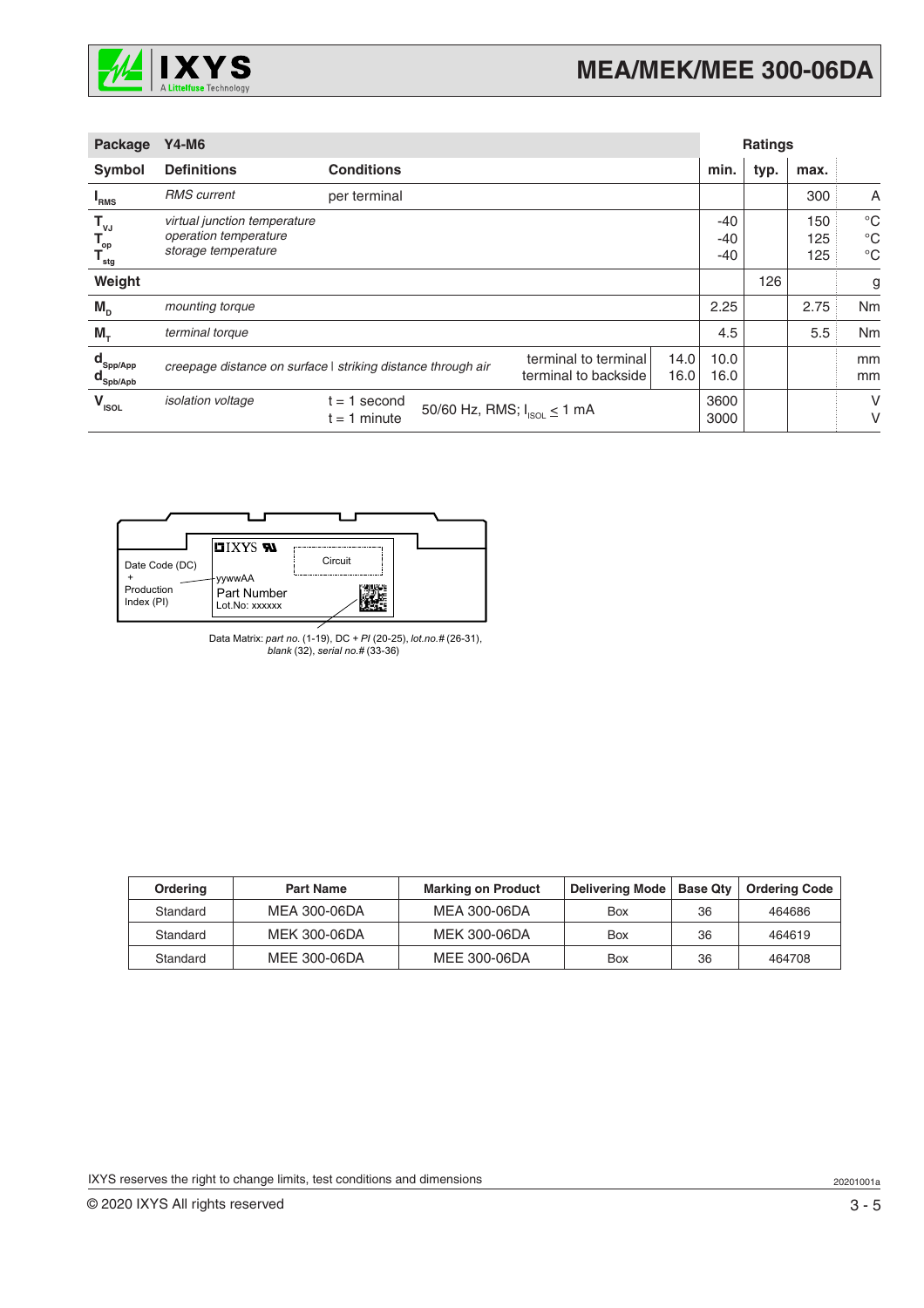

## **Outlines Y4-M6**



| Dim. | min       | max  | min        | max        |
|------|-----------|------|------------|------------|
|      | [mm]      | [mm] | [inch]     | [inch]     |
| a    | 30.0      | 30.6 | 1.181      | 1.205      |
| b    | typ. 0.25 |      |            | typ. 0.010 |
| C    | 64.0      | 65.0 | 2.520      | 2.559      |
| d    | 6.5       | 7.0  | 0.256      | 0.275      |
| e    | 4.9       | 5.1  | 0.193      | 0.201      |
| h    | 93.5      | 94.5 | 3.681      | 3.720      |
| i    | 79.5      | 80.5 | 3.130      | 3.169      |
| k    | 33.4      | 34.0 | 1.315      | 1.339      |
| I    | 16.7      | 17.3 | 0.657      | 0.681      |
| m    | 22.7      | 23.3 | 0.894      | 0.917      |
| n    | 22.7      | 23.3 | 0.894      | 0.917      |
| o    | 14.0      | 15.0 | 0.551      | 0.591      |
| р    | typ. 10.5 |      | typ. 0.413 |            |